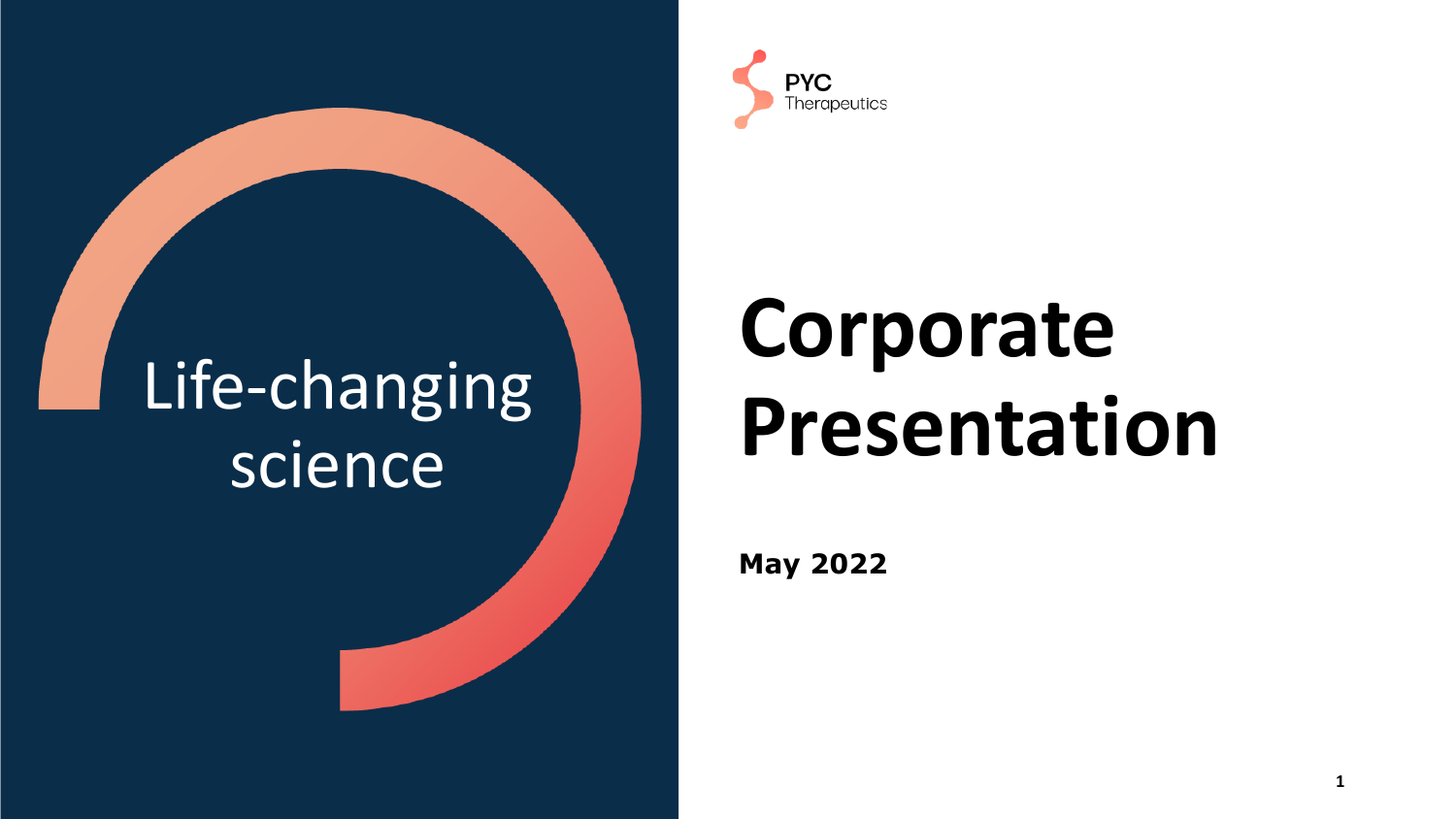

The purpose of this presentation is to provide an update of the business of PYC Therapeutics Limited (ASX:PYC) ['PYC']. These slides have been prepared as a presentation aid only and the information they contain may require further explanation and/or clarification. Accordingly, these slides and the information they contain should be read in conjunction with past and future announcements made by PYC Therapeutics and should not be relied upon as an independent source of information. Please contact PYC and/or refer to the Company's website for further information.

The views expressed in this presentation contain information derived from publicly available sources that have not been independently verified. No representation or warranty is made as to the accuracy, completeness or reliability of the information.

Any forward looking statements in this presentation have been prepared on the basis of a number of assumptions which may prove incorrect and the current intentions, plans, expectations and beliefs about future events are subject to risks, uncertainties and other factors, many of which are outside PYC's control. Important factors that could cause actual results to differ materially from assumptions or expectations expressed or implied in this presentation include known and unknown risks. Because actual results could differ materially to assumptions made and PYC's current intentions, plans, expectations and beliefs about the future, you are urged to view all forward looking statements contained in this presentation with caution.

This presentation should not be relied on as a recommendation or forecast by PYC. Nothing in this presentation should be construed as either an offer to sell or a solicitation of an offer to buy or sell shares in any jurisdiction.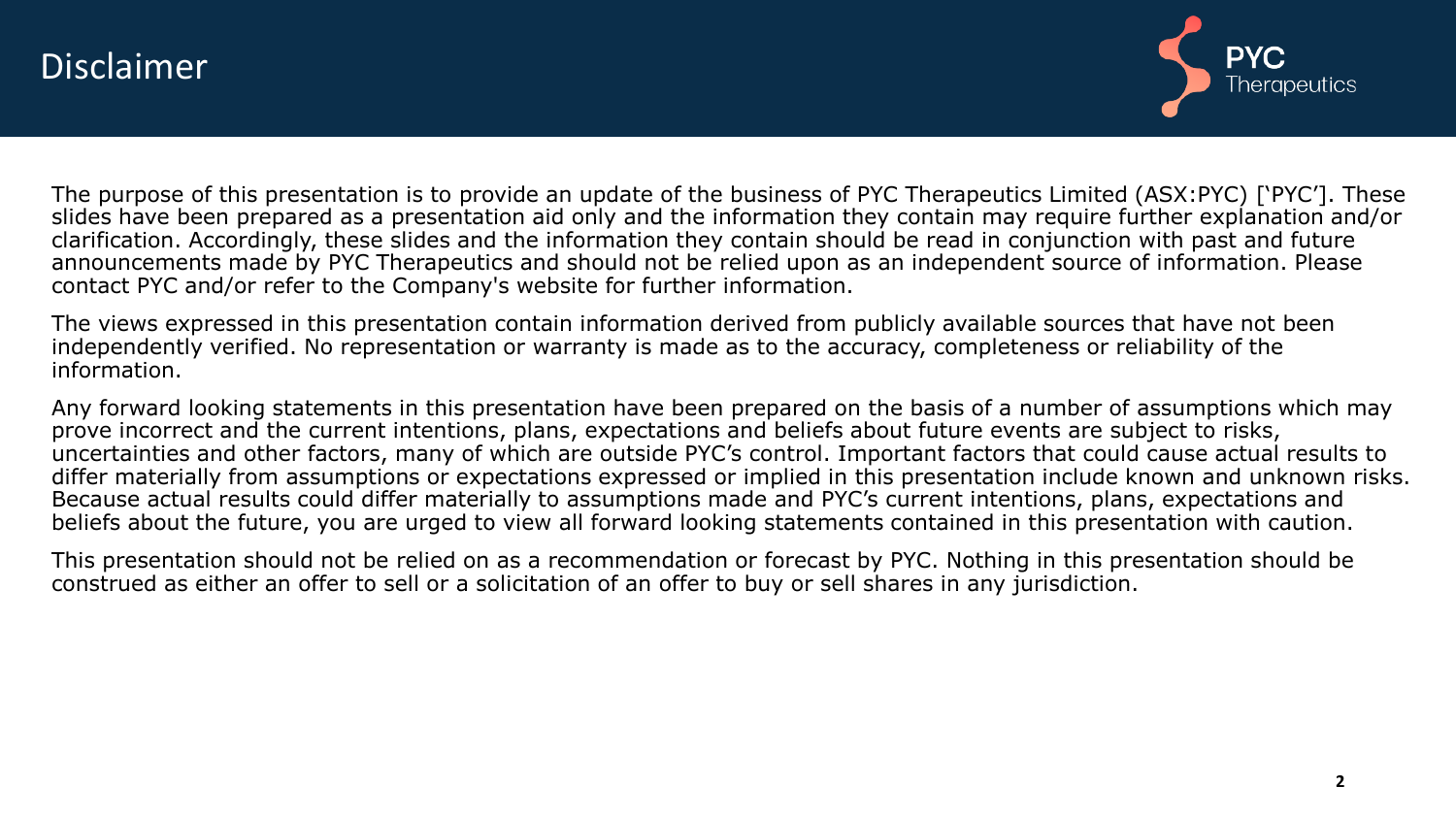### Company Overview





PYC Therapeutics:

 $1$  Refer addendum

- Designs and develops **precision RNA therapies** for patients with genetic diseases who currently have no treatment options available
- Overcomes the major challenge in the precision medicine field (getting enough drug to the target) through its proprietary **drug delivery platform**
- Is progressing **multiple programs** built on this platform technology into clinical development in the area with the **highest prospect of**  success in the industry (monogenic diseases)<sup>1</sup>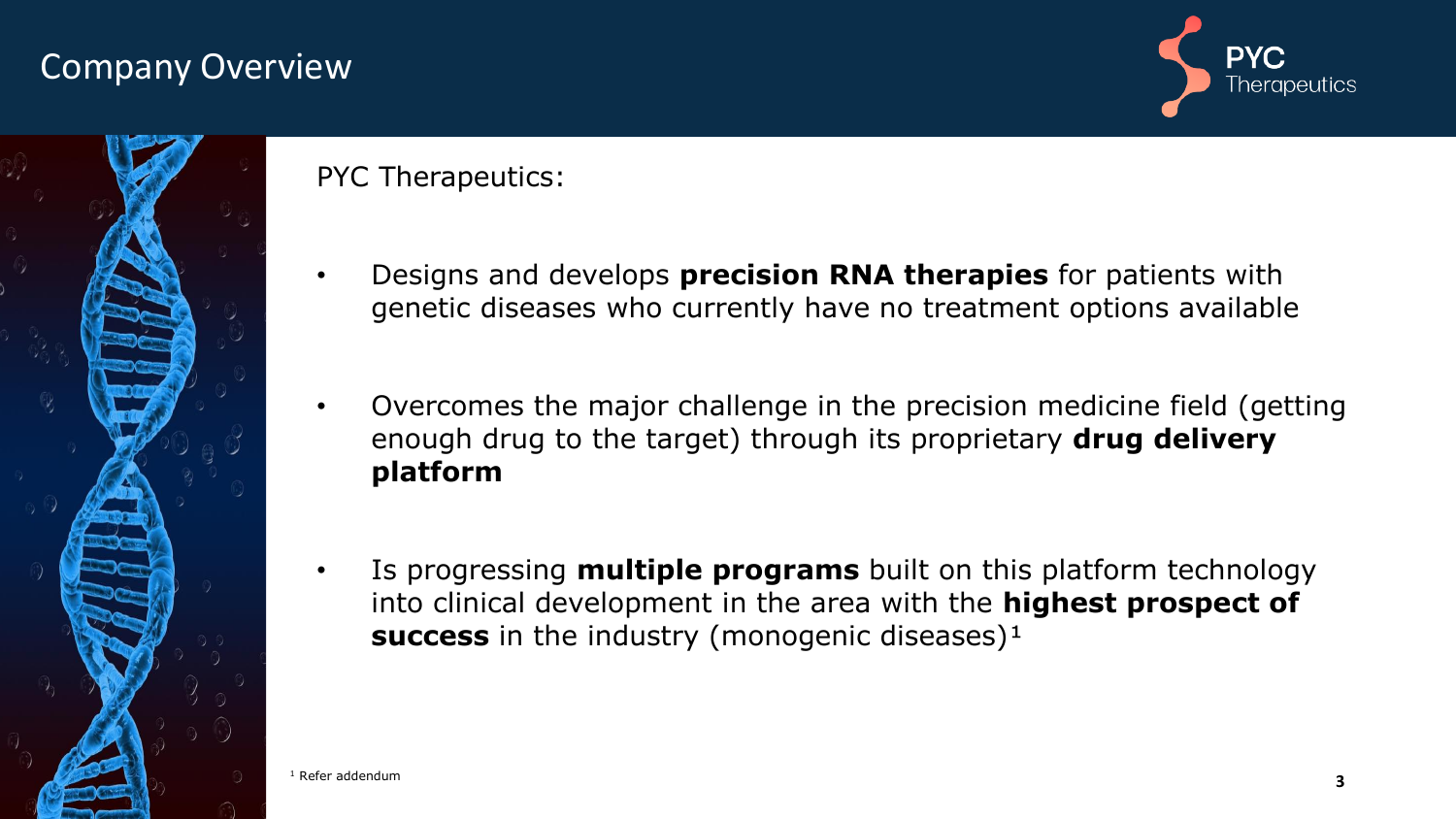### PYC strives to change patient lives in markets estimated to be worth > A\$1 billion p.a. each

**Estimated market opportunity**

**Therapeutics** 

**PYC** 



#### **Scalable platform technology**

PYC 93.5% ownership of VP-001 (6.5% ownership by Lions Eye Institute, Australia) and 100% ownership of all other pipeline programs

1. refer footnote slide 8

2. refer footnote slide 14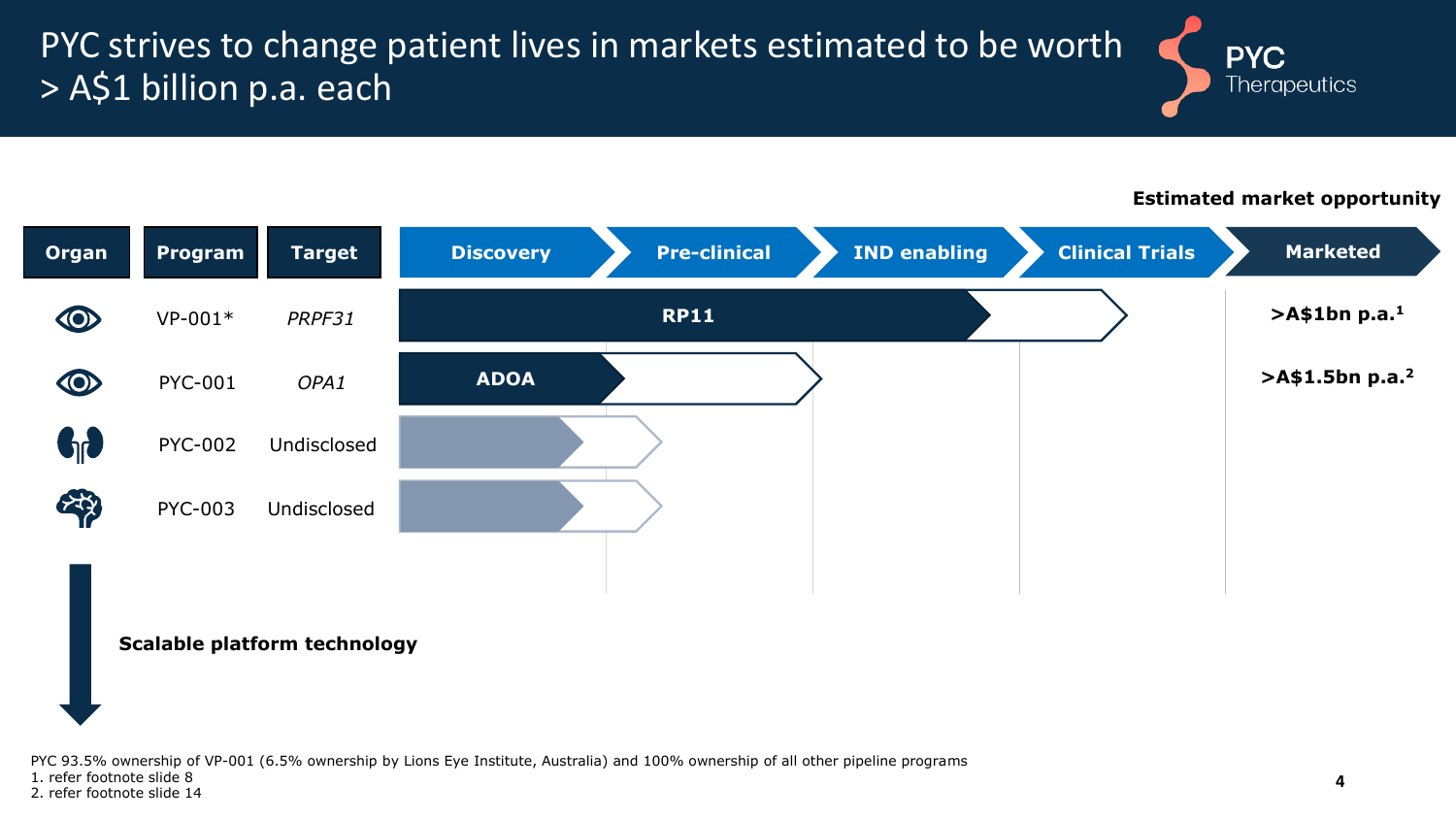### PYC operates within a specific domain and with a clear competitive advantage



PYC's probability of successful market entry is higher than the industry average and the Company benefits from the potential of a rapid path to market in the unmet needs it is addressing



**Orphan Drug Estimated >\$1bn p.a. market** for each of the Company's programs - Target orphan (rare) diseases (patient populations < 200,000 in US)



**Monogenic diseases 5x greater success rate** in clinical trials compared to polygenic diseases<sup>1</sup> - PYC focuses on monogenic diseases with high target validation







**Focus on blindness** Initially targeting eye diseases due to the major unmet patient need and controlled delivery environment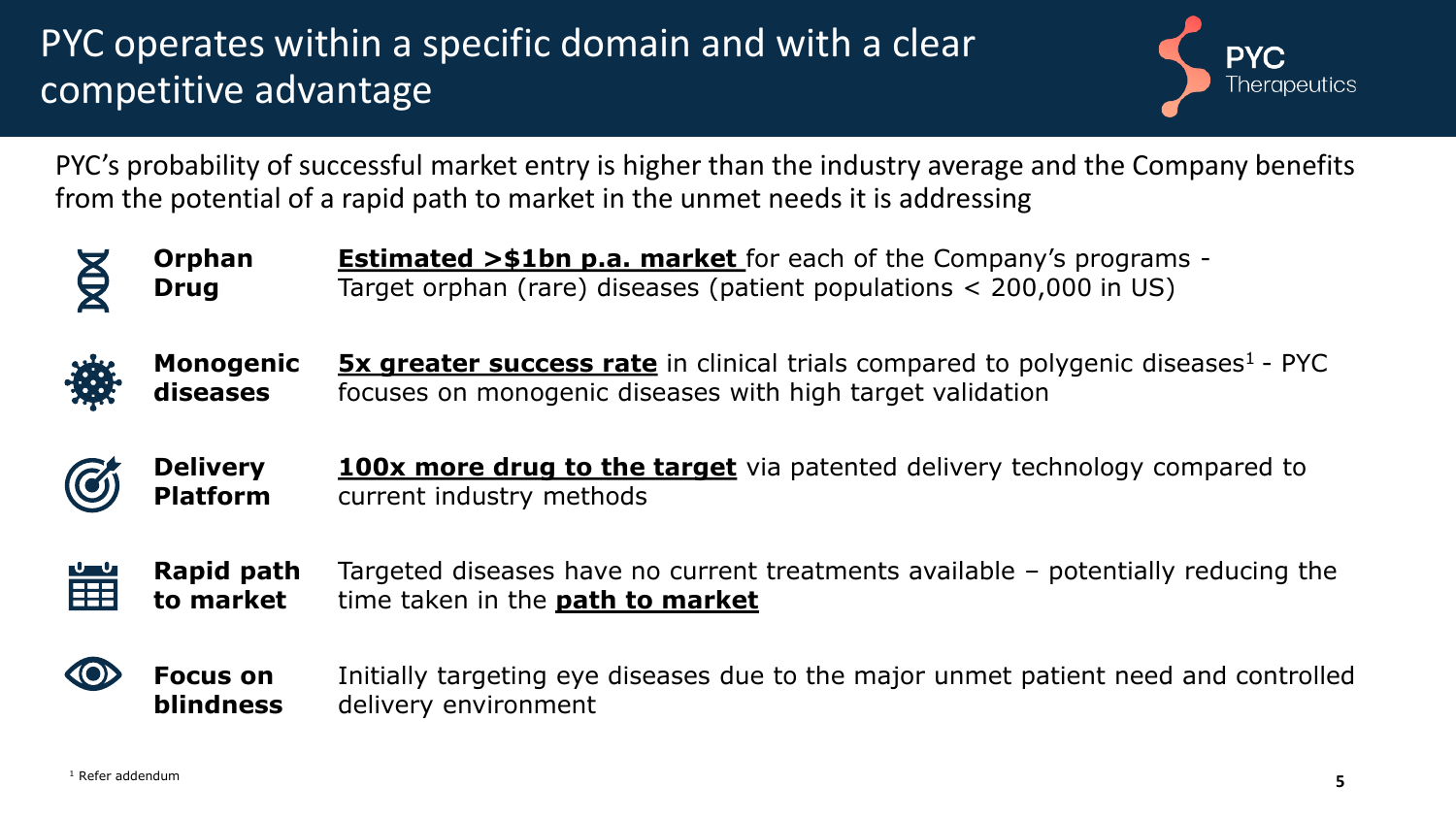PYC's RNA technology outperforms the 'industry standard' ('naked' RNA technology) by >100x in animal models





**\***BaseScope analysis of mouse retina harvested 7 days after administration of PYC's RNA technology PPMO (24mer PMO skips Smn m7A; 1x: 3.2ug/64uM) versus industry standard 2'MOE (24mer skips Smn m7A;1x: 2.7ug/64uM or 30x: 82ug/1910uM). Data points represent 3 eyes (2 images/eye). Statistical significance p<0.0001 for PYC's RNA tech compared to both doses of 'Industry standard tech'/2'MOE oligo on one-way ANOVA.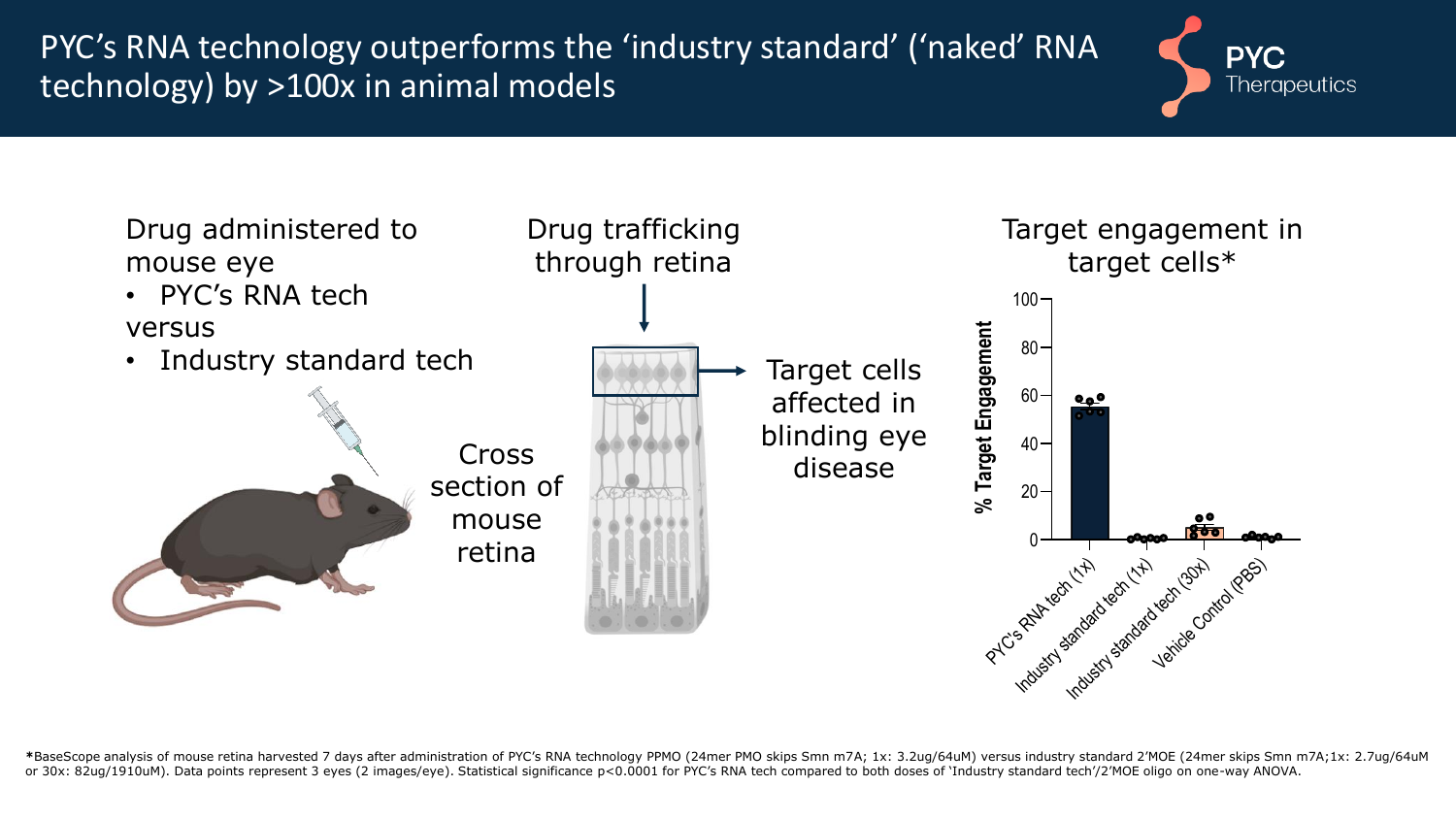### PYC's co-lead program for a blinding eye disease is set to enter clinical trials in 1H 2023



#### **Estimated market opportunity**

| <b>Organ</b>   | Program        | <b>Target</b>                       | <b>Discovery</b> | <b>Pre-clinical</b> | <b>IND enabling</b> | <b>Clinical Trials</b> | <b>Marketed</b>                |
|----------------|----------------|-------------------------------------|------------------|---------------------|---------------------|------------------------|--------------------------------|
| $\circledcirc$ | $VP-001*$      | PRPF31                              |                  | <b>RP11</b>         |                     |                        | >A\$1bn p.a. <sup>1</sup>      |
| $\circledcirc$ | <b>PYC-001</b> | OPA1                                | <b>ADOA</b>      |                     |                     |                        | $>$ A\$1.5bn p.a. <sup>2</sup> |
| $\mathbf{G}_0$ | <b>PYC-002</b> | Undisclosed                         |                  |                     |                     |                        |                                |
| 中              | <b>PYC-003</b> | Undisclosed                         |                  |                     |                     |                        |                                |
|                |                | <b>Scalable platform technology</b> |                  |                     |                     |                        |                                |

PYC 93.5% ownership of VP-001 (6.5% ownership by Lions Eye Institute, Australia) and 100% ownership of all other pipeline programs

1. refer footnote slide 8

2. refer footnote slide 14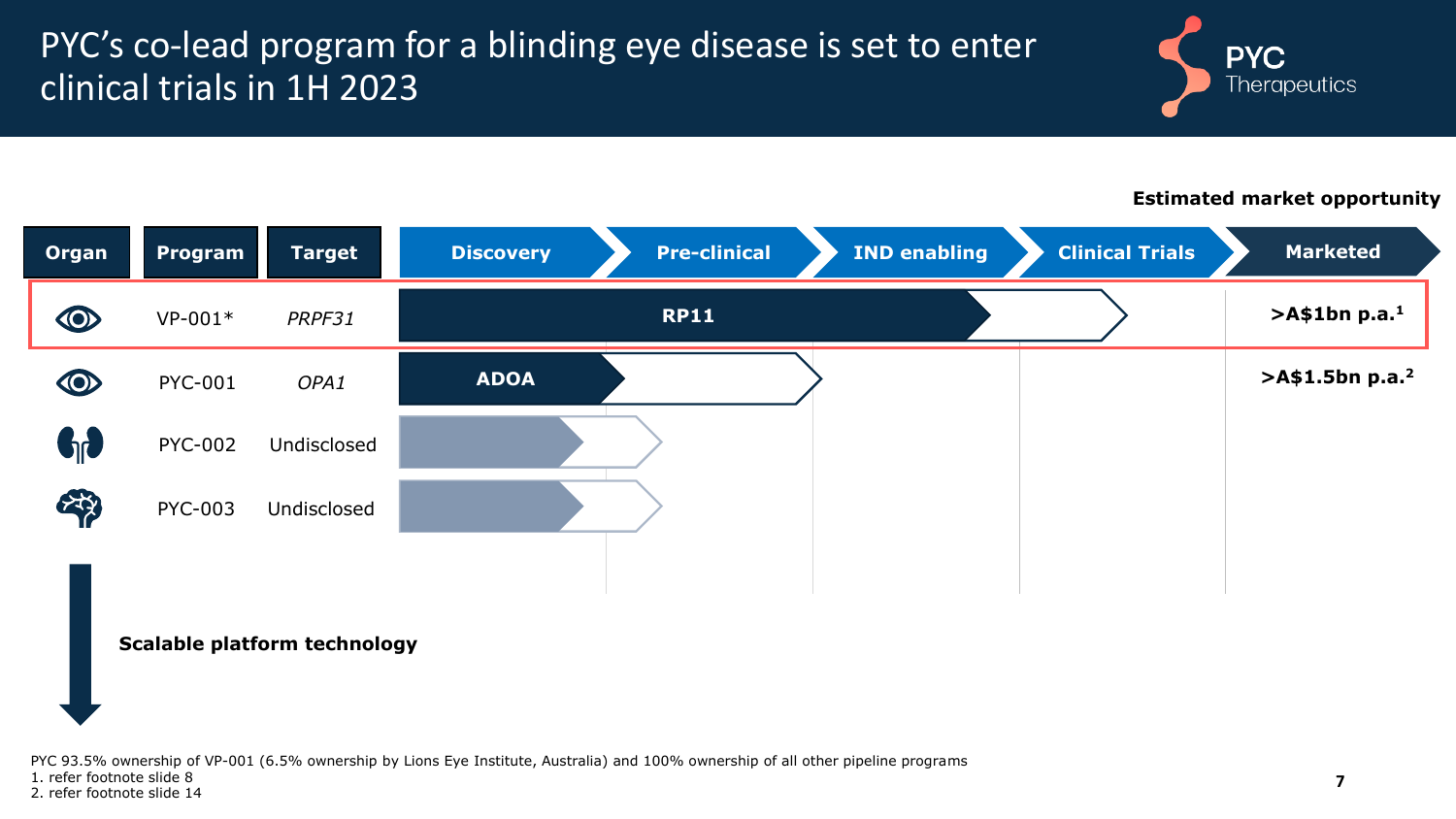## Retinitis Pigmentosa Type 11 (RP11 Program)



#### **Degenerative sight of RP11 patient**







- Onset from early childhood with sight deteriorating through adolescence and ultimately leading to blindness
- Estimated 4k-8k addressable patients in the western world<sup>2</sup>
- **No current treatment options for patients nor any treatments in clinical development that address the underlying cause of the disease**
- PYC's RP11 program restores levels of the deficient PRPF31 protein in RP11 patients to stop the deterioration of their sight



Orphan Drug pricing

per patient  $3$ )

applicable (~A\$200k p.a.





Expected to enter phase 1/2 clinical trials 1Q23

- 2. Refer addendum
- 3. Refer addendum
- 4. ^assumed orphan pricing (A\$200k) multiplied by addressable population midpoint (6k patients)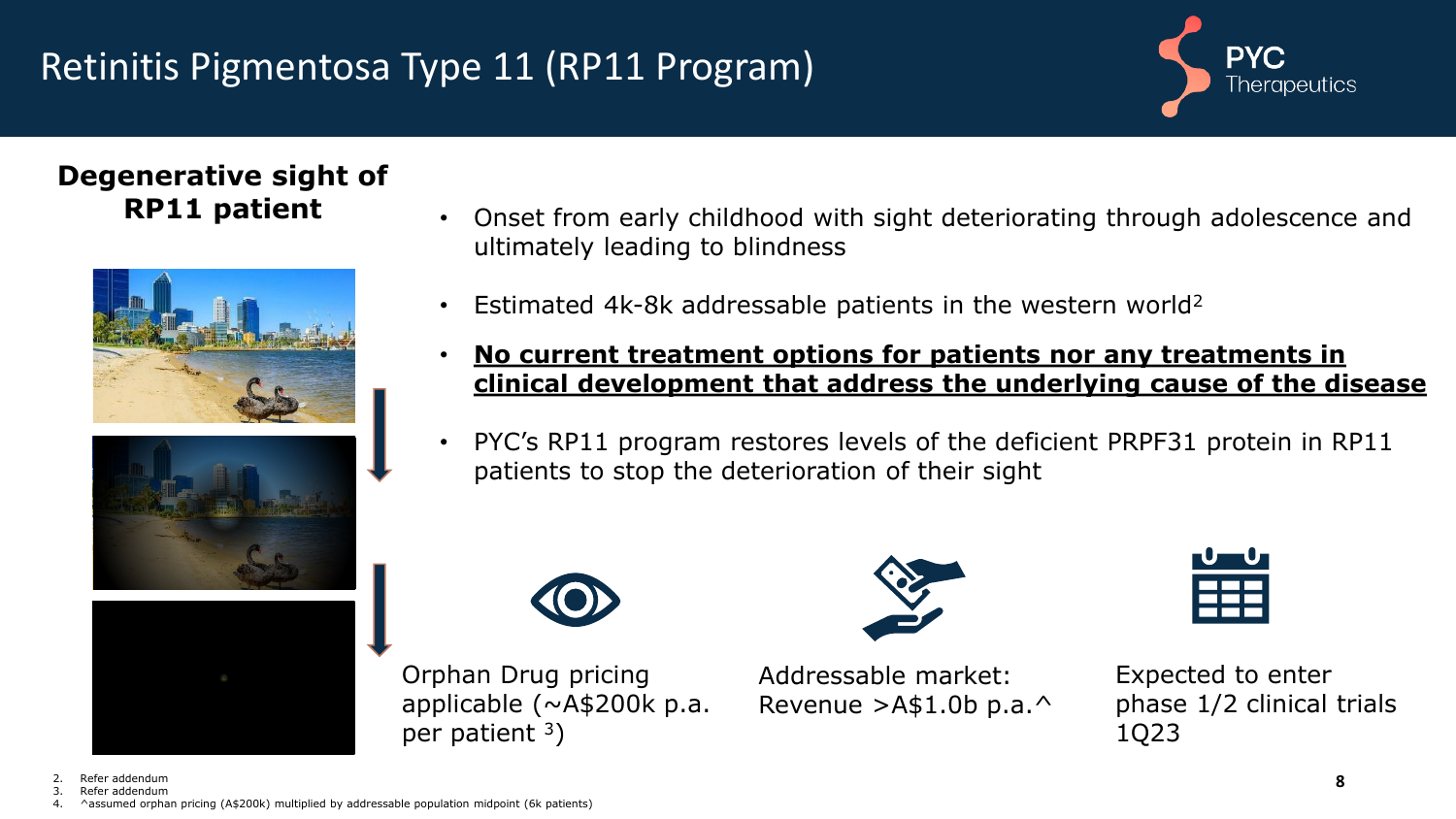The impact of PYC's next generation RP11 therapeutic is clearly visible in patient-derived 'retina in a dish' models



**Retinal pigmented epithelium (RPE) cells in a:**





**1. Healthy individual 2. Patient with RP11 3. Patient with RP11 after a single dose of PYC's precision therapy**





**A single dose of PYC's precision therapy restores RP11 patient-derived RPE cells back towards the appearance of cells from 'healthy' (unaffected) individuals** 

Scanning Electron Microscopy images of three iPSC-derived retinal pigment epithelial cells harvested from a 'retina in a dish' model from a wild type control and an RP11 patient with and without treatment (single dose of 5uM RP11 program lead molecule, with image taken at 28 days post administration)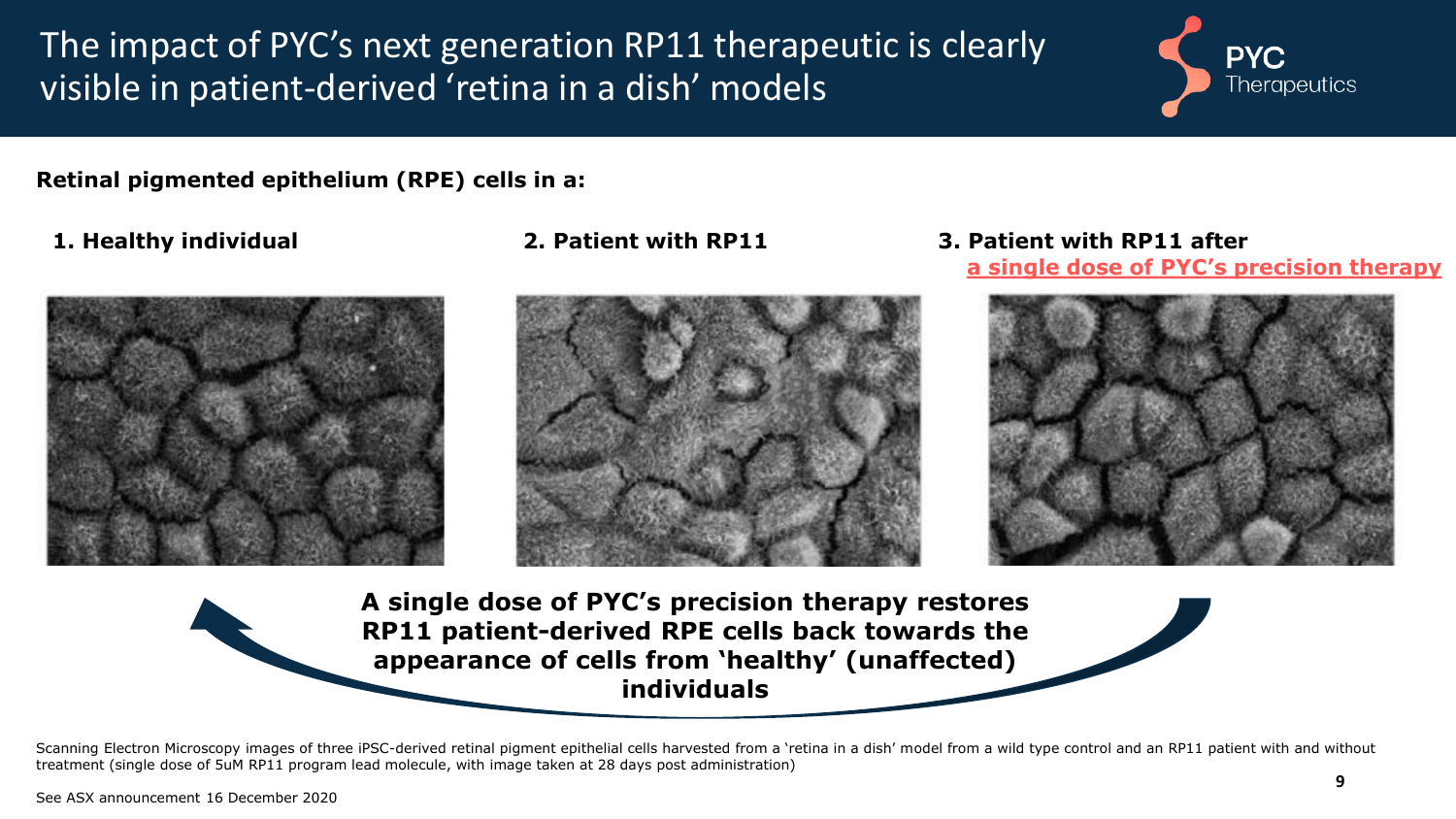PYC's initial focus is on developing precision therapies for blinding eye diseases



**PYC's novel precision medicine modality is ideally suited to the treatment of blinding diseases of the retina**



Functional improvement in patient-derived models and substantial amounts of drug present in Non-Human Primate (NHP) retinas\*

The RP11 drug candidate is well tolerated at relevant doses in NHPs^

PK studies in NHPs suggest patients likely require 3-4 doses per year ensuring a long dosing interval preferred by patients

Not detectable in plasma following dosing and minimal drug distribution to the anterior segment (front) of the eye in NHPs\*

Able to be dosed by intravitreal injection (simple, short outpatient procedure)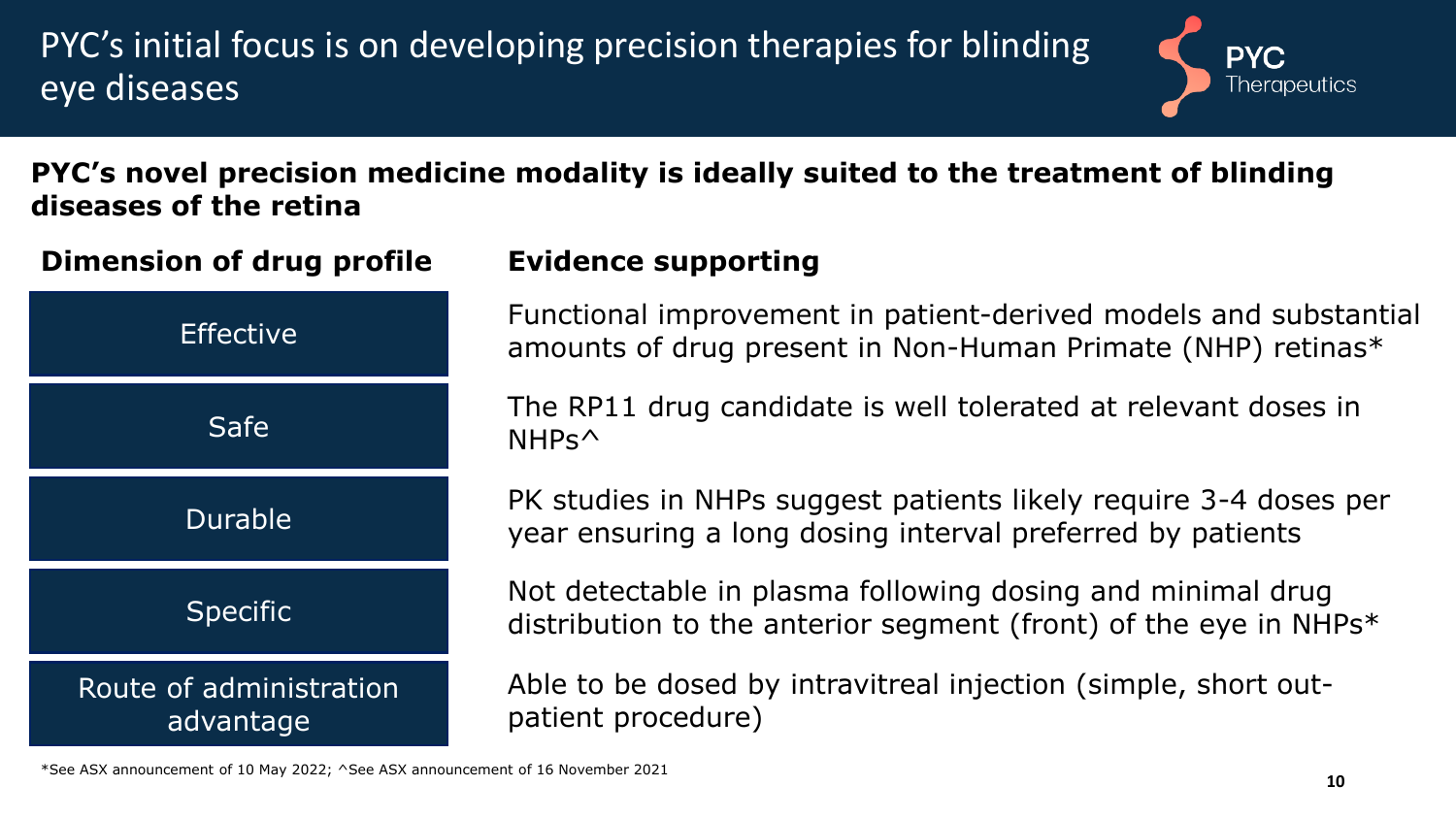PYC is set to become a clinical-stage company with the progression of the RP11 program into a combined phase 1/2 study in 1H 2023



**RP11 is well progressed through non-clinical testing and is on track to enter phase 1/2 clinical trials in human patients in 1H 2023**



\*NHP – Non-Human Primate.

^ Single Ascending Dose study in humans

1. Management's current estimate on timing of upcoming major milestones.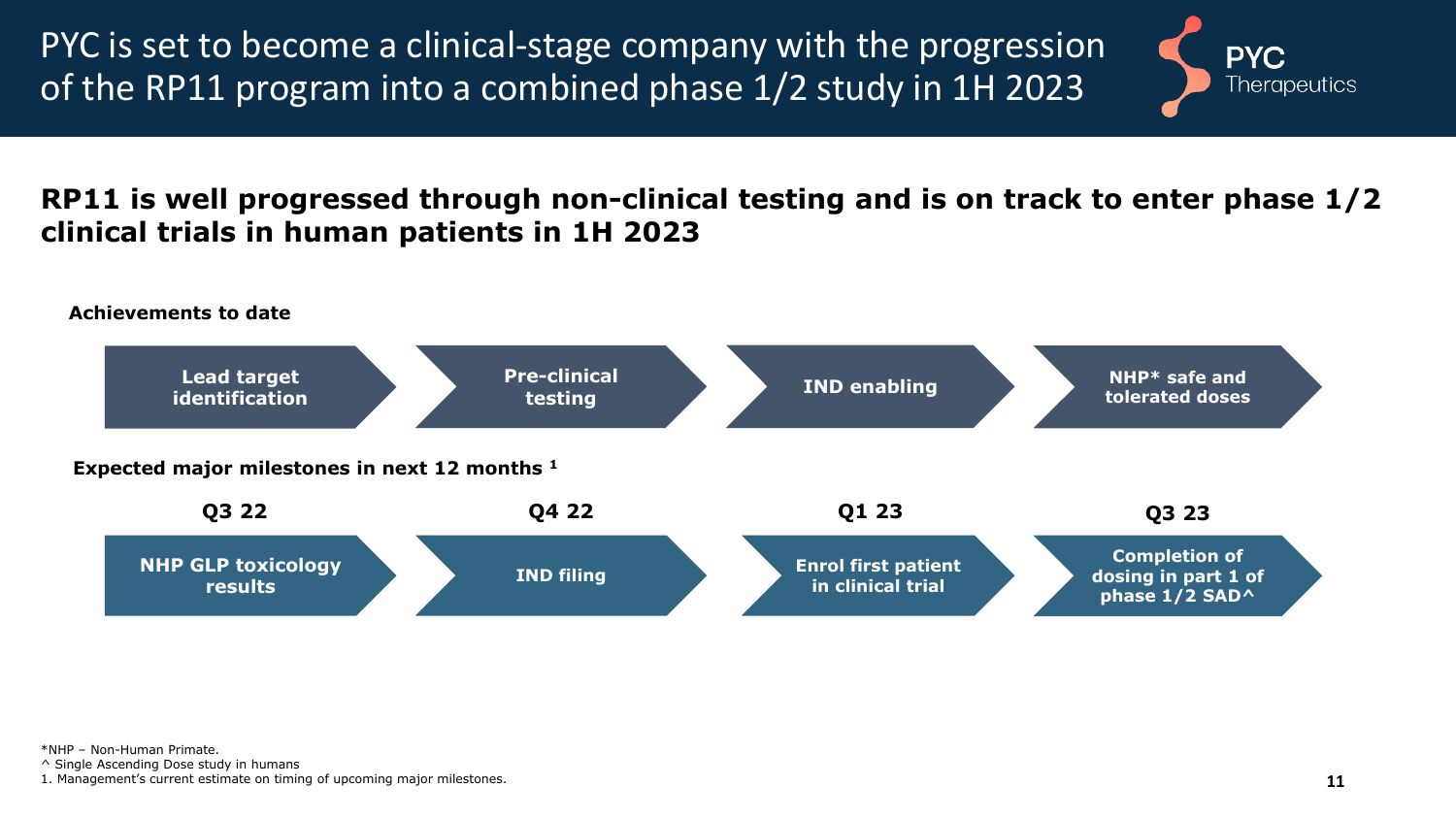PYC's precision therapy for a second blinding eye disease addresses a larger patient population than the RP11 program



#### **Estimated market opportunity**

| <b>Organ</b>   | Program        | Target                              | <b>Discovery</b> | <b>Pre-clinical</b> | <b>IND enabling</b> | <b>Clinical Trials</b> | <b>Marketed</b>              |
|----------------|----------------|-------------------------------------|------------------|---------------------|---------------------|------------------------|------------------------------|
| $\circledcirc$ | $VP-001*$      | PRPF31                              |                  | <b>RP11</b>         |                     |                        | $>$ A\$1bn p.a. <sup>1</sup> |
| $\circledcirc$ | <b>PYC-001</b> | OPA1                                | <b>ADOA</b>      |                     |                     |                        | >A\$1.5bn p.a. <sup>2</sup>  |
| $\mathbf{G}_0$ | <b>PYC-002</b> | Undisclosed                         |                  |                     |                     |                        |                              |
| ER             | <b>PYC-003</b> | Undisclosed                         |                  |                     |                     |                        |                              |
|                |                |                                     |                  |                     |                     |                        |                              |
|                |                | <b>Scalable platform technology</b> |                  |                     |                     |                        |                              |

PYC 93.5% ownership of VP-001 (6.5% ownership by Lions Eye Institute, Australia) and 100% ownership of all other pipeline programs

1. refer footnote slide 8

2. refer footnote slide 14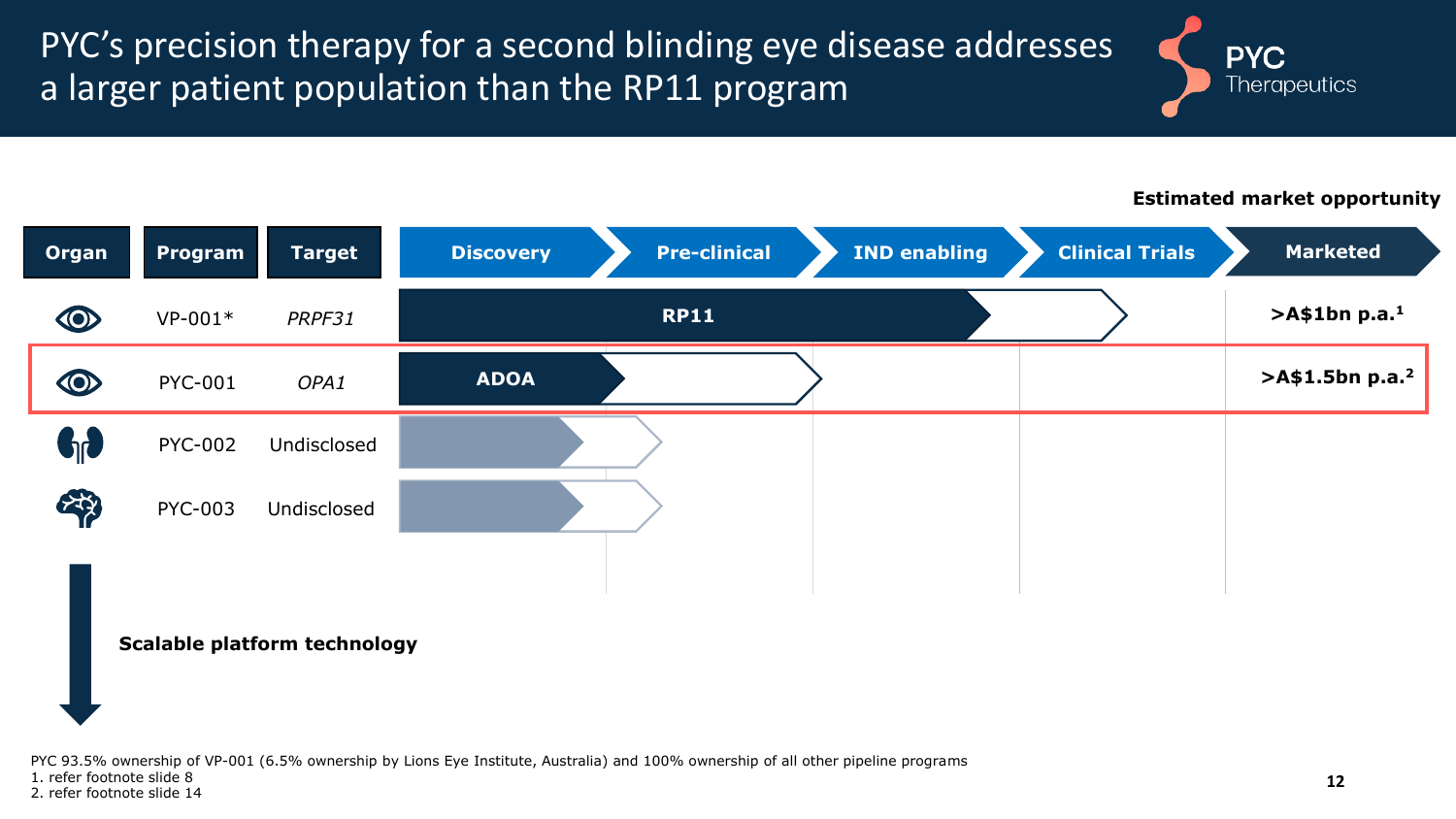### ADOA (OPA1 program)



### **Autosomal dominant optic atrophy (ADOA) is a genetic disease causing progressive blindness**

- The majority of ADOA cases are caused by mutations in the *OPA1* gene leading to haploinsufficiency of the OPA1 protein<sup>1</sup>
- Characteristics of *OPA1* ADOA are:
	- ‒ **Severe, progressive blinding eye disease**
	- ‒ Onset between the ages of 5 and 20
	- ‒ Primarily affects central vision
	- ‒ Leads to blindness between 40-50 years of age
- There are **no approved drugs for treatment of these patients**

**PYC's OPA1 program aims to return the level of OPA1 protein in ADOA patients back to "normal" levels and stop the degeneration of patient sight.**





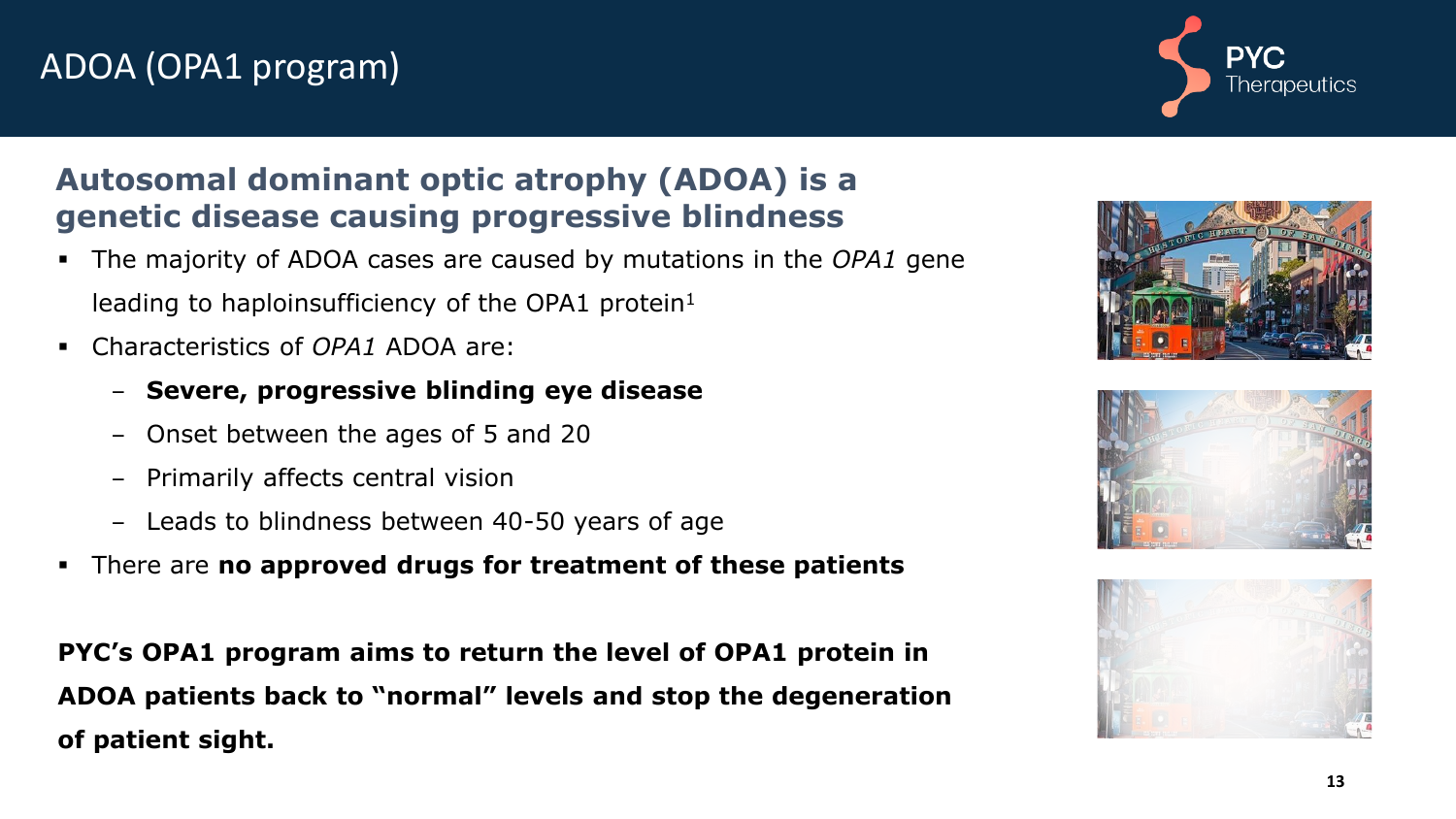## Autosomal Dominant Optic Atrophy (ADOA Program)









Prevalence of 1 in 30,000 people in the western world $4,5$ 

Estimated addressable population of 9k-16k patients Addressable market: Revenue >A\$1.5bn p.a.\*



Primarily a pediatric disease with patients usually diagnosed between the ages 4-6

Orphan Drug pricing applicable  $(\sim$ A\$200k p.a. per patient<sup>3</sup>)



Currently expected to enter clinical development in 2024

<sup>3.</sup> Refer addendum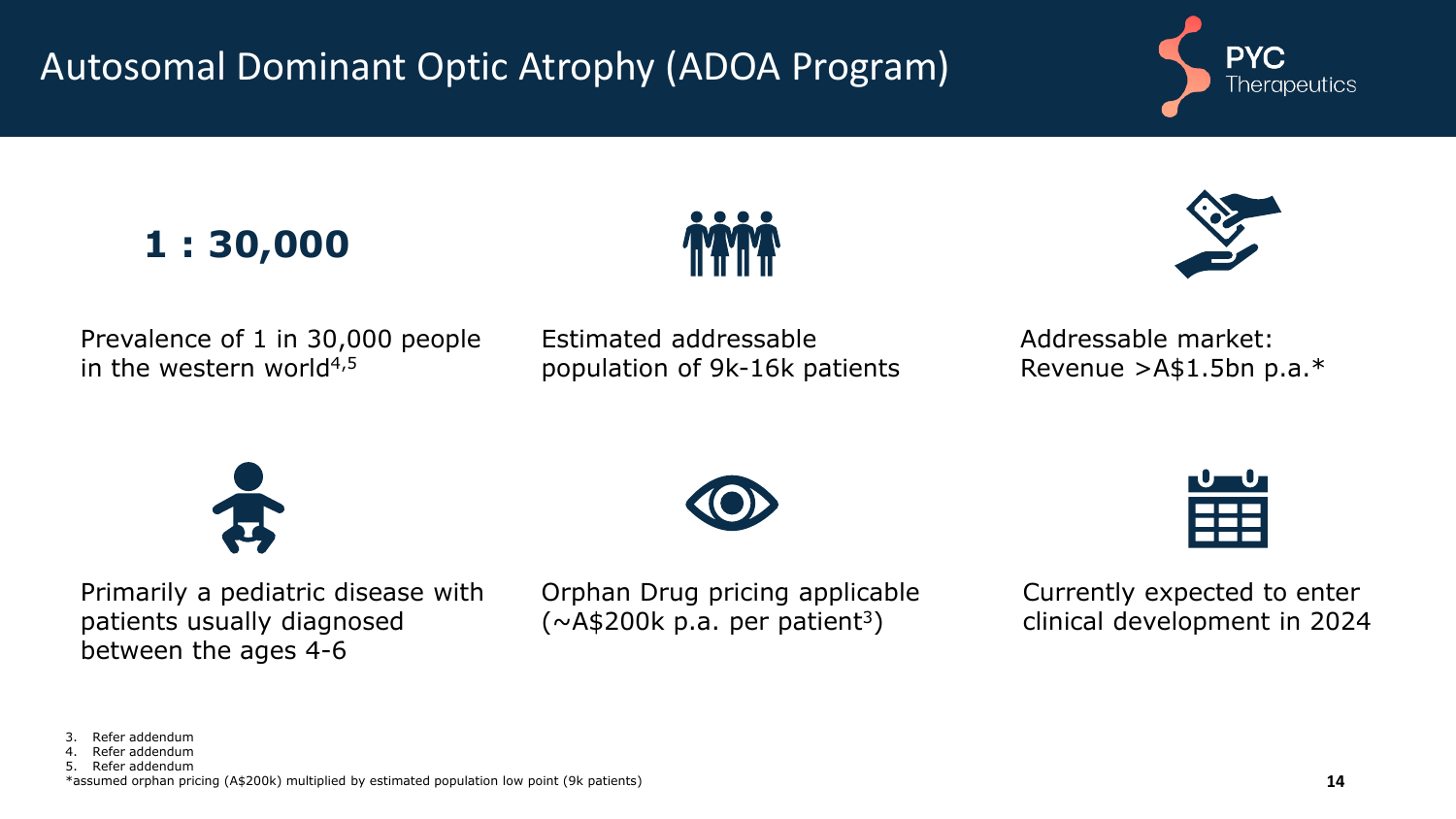### PYC's team has the knowledge and experience required to deliver



### **Board**

**Alan Tribe** Chairman



Experience commercialising Australian technology in US markets, and managing and leading growth companies across technology, resources and retail

#### **Dr Michael Rosenblatt Director**



#### **Jason Haddock** Director



Over 20 years' experience in finance, operations and commercialisation of biotechnology companies including at Array BioPharma and Bristol Myers Squibb

#### **Executive**

**Dr Rohan Hockings** Chief Executive Officer



Dual-trained in medicine and law with experience across both disciplines in addition to roles in strategy consulting and private equity

▓▓

**Prof Sue Fletcher** Chief Scientific Officer

> Leading global expert and pioneer in RNA therapeutics with over 30 years experience developing RNA drugs. Co-inventor of Exondys-51, Vyondys-53, and Amondys-45 and VP-001

#### **Dr Glenn Noronha** Chief Development Officer

Over 20 years experience leading drug development programs, including 6 ocular programs from discovery to clinical development and approval. Previous C-suite and leadership roles at Clearside, Foresight, BridgeBio, and Alcon

#### **Andrew Taylor** Chief Financial Officer





Held senior finance positions in ASX listed organisations. Completed multiple equity raisings, debt refinances and M&A transactions.

#### **Advisory Board**

#### **Prof Ian Constable** Scientific Ad. Board



<del>≫K</del> . .

 $\frac{1}{\sqrt{K}}$ 







Ophthalmologist at Lions Eye Institute (LEI) , Royal Perth Hospital and Perth Children's Hospital Western Australia. Performed over 800 vitrectomy surgeries. Lead Research Scientist LEI's Ocular Tissue Engineering Laboratory

#### **Dr Mark Pennesi** Scientific Ad. Board



Professor of Ophthalmology at Oregon Health & Science School of Medicine. PI & co-PI on numerous clinical trials and investigator for Antisense Oligonucleotide therapies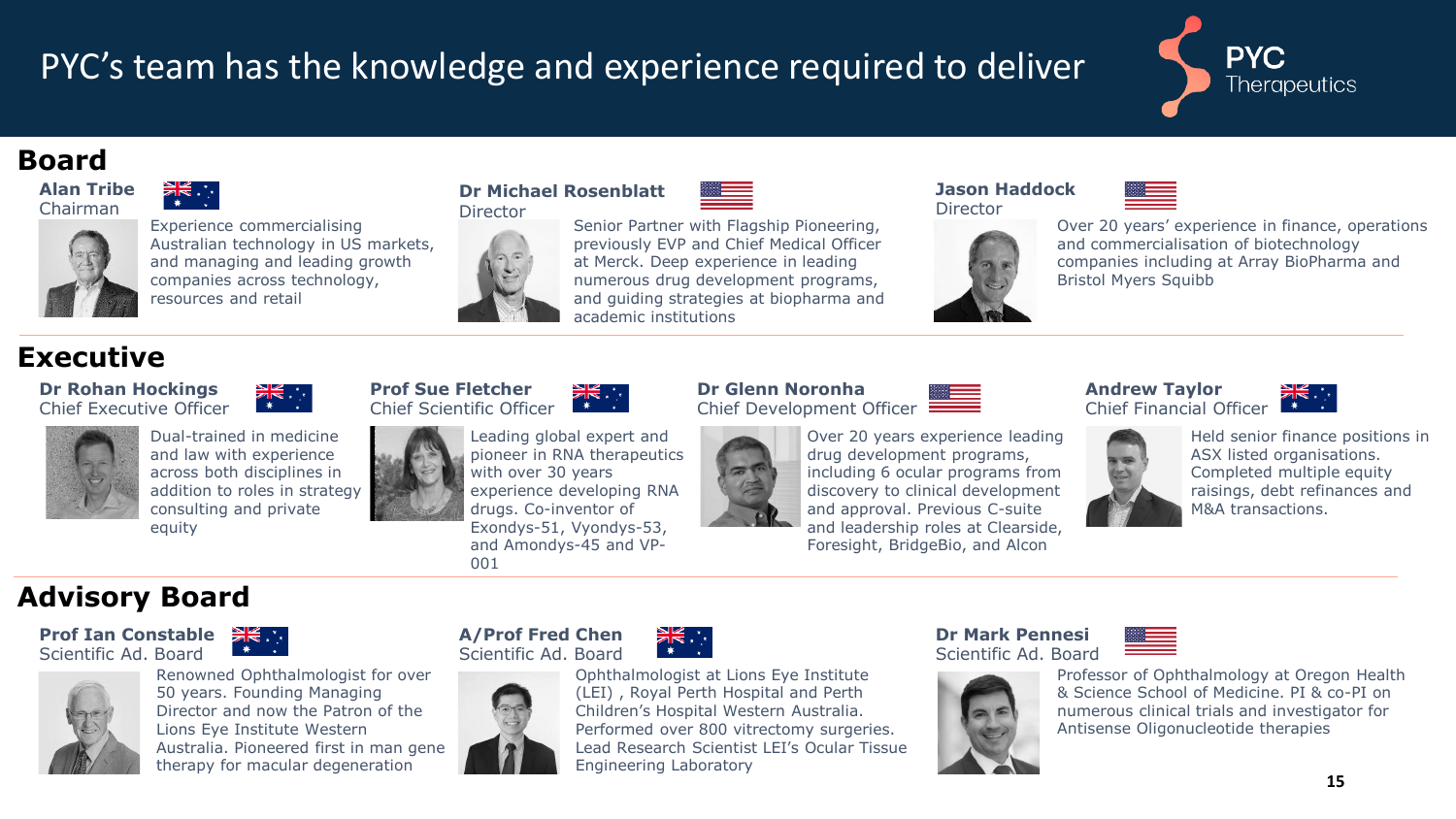### The next 12 months are transformational for PYC



|                    | <b>Timeline</b>                                                                                                                    |                          |                                                                                                                                                                                      |                                           |  |  |  |
|--------------------|------------------------------------------------------------------------------------------------------------------------------------|--------------------------|--------------------------------------------------------------------------------------------------------------------------------------------------------------------------------------|-------------------------------------------|--|--|--|
| <b>Domain</b>      | Q3 22                                                                                                                              | Q4 22                    | Q1 23                                                                                                                                                                                | Q2 23                                     |  |  |  |
| <b>RP11</b>        | <b>GLP tox</b><br>studies                                                                                                          | <b>IND</b><br>submission | Phase 1/2 study commences in RP11 patients to<br>establish safety of VP-001 with secondary efficacy<br>read-outs                                                                     |                                           |  |  |  |
| <b>ADOA</b>        |                                                                                                                                    |                          | Dose Range Finding<br>(rabbits)                                                                                                                                                      | Pharmacokinetic<br>studies (large animal) |  |  |  |
| <b>Pipeline</b>    | Additional program<br>(outside the eye)<br>added to the pipeline                                                                   |                          |                                                                                                                                                                                      |                                           |  |  |  |
| <b>Implication</b> | PYC becomes a multi-asset company<br>demonstrating the potential of its<br>platform technology beyond the eye<br>as a target organ |                          | PYC becomes a clinical-stage company with multiple<br>assets heading towards clinical efficacy read-outs in<br>high patient-impact settings $(>\$1$ billion p.a. each <sup>1</sup> ) |                                           |  |  |  |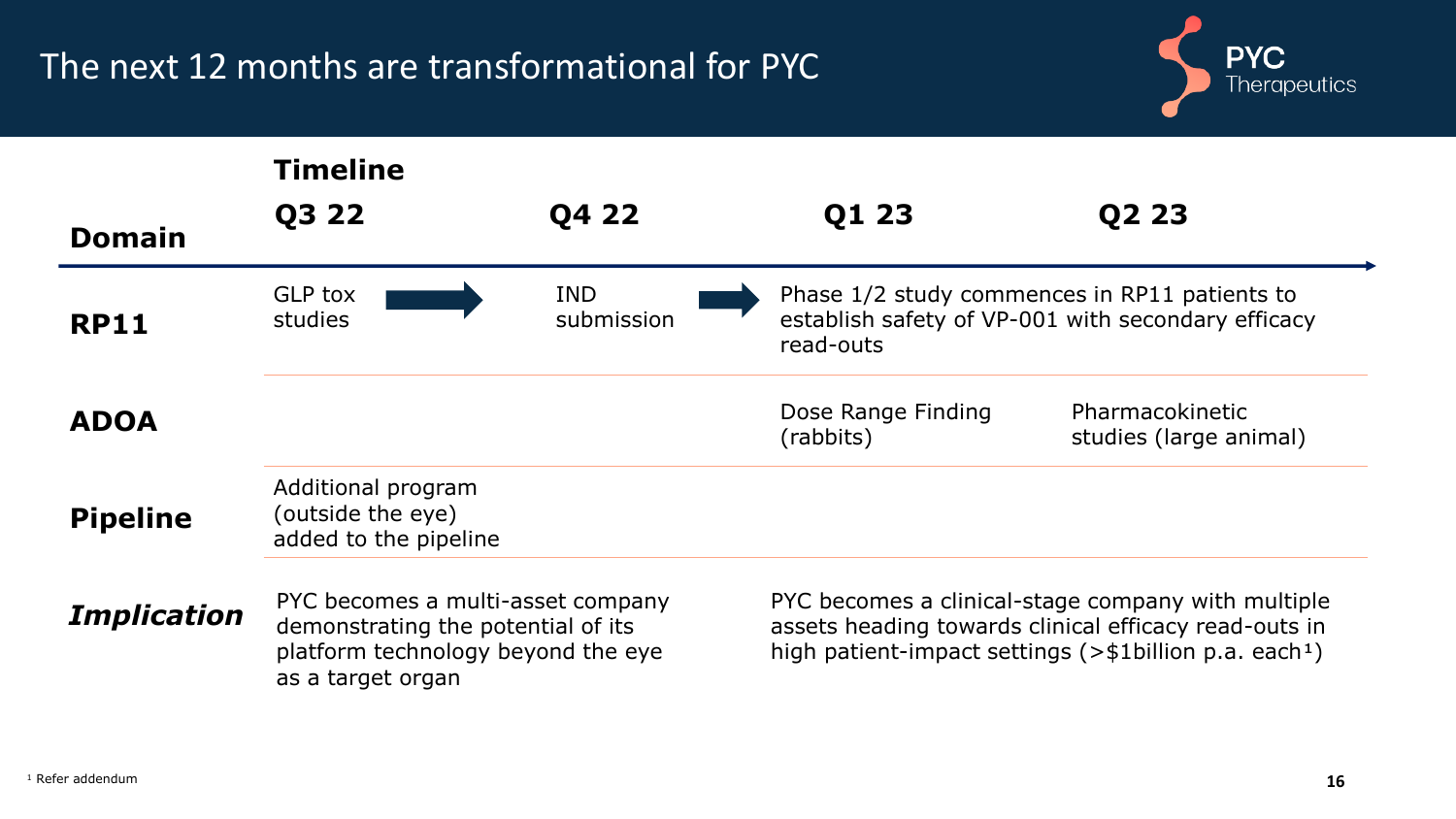



- 1. Advancing Human Genetics Research and Drug Discovery through Exome Sequencing of the UK Biobank. doi: <https://doi.org/10.1101/2020.11.02.20222232>
- 2. Sullivan LS, Bowne SJ, Seaman CR, Blanton SH, Lewis RA, Heckenlively JR, et al. Genomic rearrangements of the PRPF31 gene account for 2.5% of autosomal dominant retinitis pigmentosa. Invest Ophthalmol Vis Sci. 2006;47(10):4579-88.
- 3. Input assumptions include 2019 mean orphan drug pricing of US\$150,854 (EvaluatePharma: https://www.evaluate.com/sites/default/files/media/download-files/EvaluatePharma\_Orphan\_Drug\_Report\_2019.pdf) applying throughout the Western World and addressable patient populations exceeding 5,000 in each indication consistent with Sullivan et al. for Retinitis Pigmentosa type 11 (Sullivan LS, Bowne SJ, Seaman CR, Blanton SH, Lewis RA, Heckenlively JR, et al. Genomic rearrangements of the PRPF31 gene account for 2.5% of autosomal dominant retinitis pigmentosa. Invest Ophthalmol Vis Sci. 2006;47(10):4579-88) and Yu-Wai-Man et al. for Autosomal Dominant Optic Atrophy (P. Yu-Wai-Man, P. G. Griffiths, A. Burke, P. W. Sellar, M. P. Clarke, L. Gnanaraj, et al. Ophthalmology. 2010;117(8):1538-46 doi: 10.1016/j.ophtha.2009.12.038)
- 4. P. Yu-Wai-Man, P. G. Griffiths, A. Burke, P. W. Sellar, M. P. Clarke, L. Gnanaraj, et al. Ophthalmology. 2010;117(8):1538- 46 doi: 10.1016/j.ophtha.2009.12.038
- 5. Amati-Bonneau, P. et al. OPA1-associated disorders: phenotypes and pathophysiology. The international journal of biochemistry & cell biology, 2009;41(10), 1855–1865. doi: 10.1016/j.biocel.2009.04.012